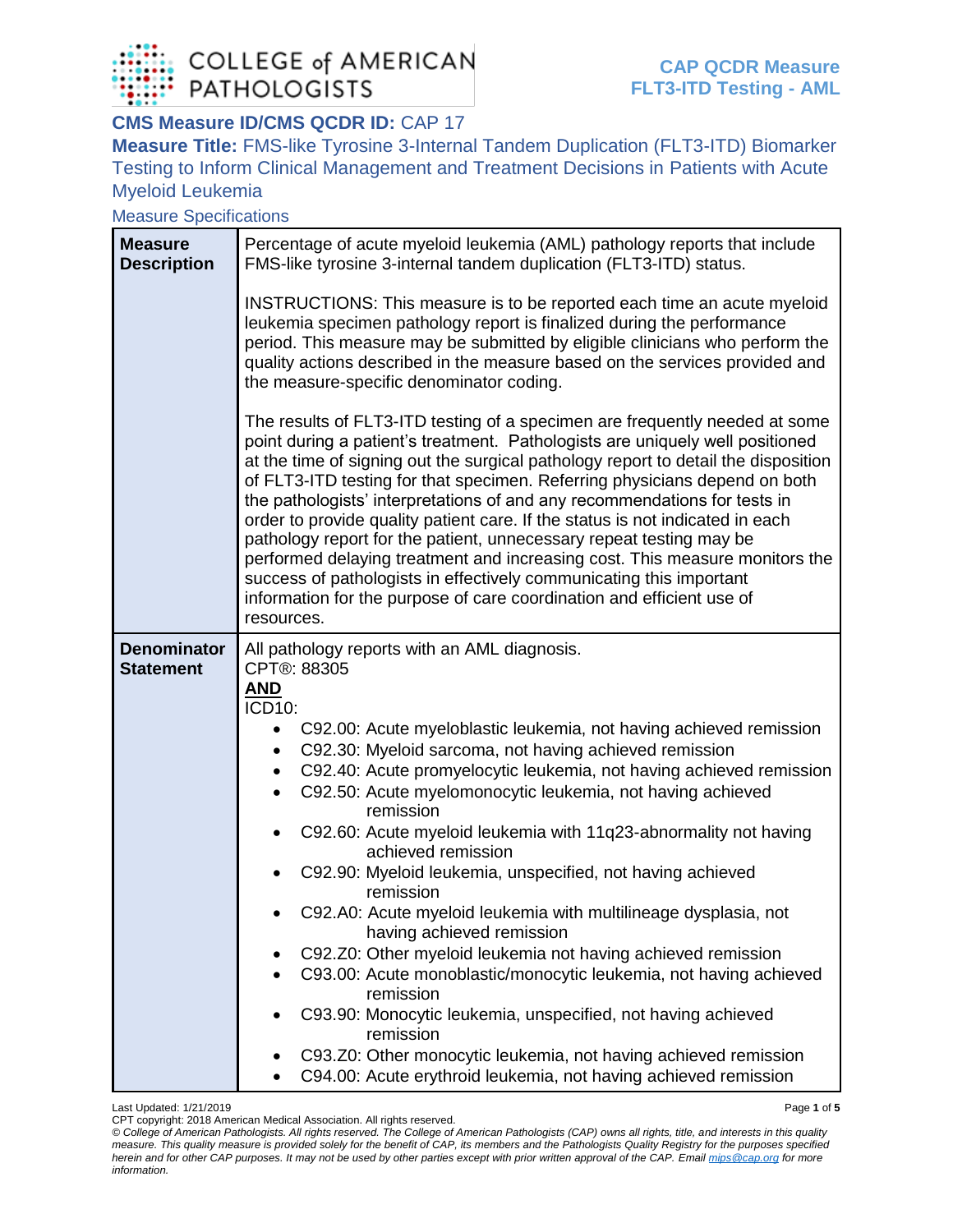

|                                                          | C94.20: Acute megakaryoblastic leukemia not having achieved<br>remission<br>Denominator Definition: Denominator does not include patients with AML in                                                                                                                                                                                                                                                                                                                                                                                                                                                                                                                                                                                                                                                                             |  |  |  |
|----------------------------------------------------------|-----------------------------------------------------------------------------------------------------------------------------------------------------------------------------------------------------------------------------------------------------------------------------------------------------------------------------------------------------------------------------------------------------------------------------------------------------------------------------------------------------------------------------------------------------------------------------------------------------------------------------------------------------------------------------------------------------------------------------------------------------------------------------------------------------------------------------------|--|--|--|
|                                                          | remission.                                                                                                                                                                                                                                                                                                                                                                                                                                                                                                                                                                                                                                                                                                                                                                                                                        |  |  |  |
| <b>Denominator</b><br><b>Exclusions</b>                  | No residual tumor in patient with history of AML                                                                                                                                                                                                                                                                                                                                                                                                                                                                                                                                                                                                                                                                                                                                                                                  |  |  |  |
| <b>Denominator</b><br><b>Exceptions</b>                  | Documentation of reason(s) FLT3-ITD testing was not performed (e.g., payor-<br>related limitations, patients receiving hospice)                                                                                                                                                                                                                                                                                                                                                                                                                                                                                                                                                                                                                                                                                                   |  |  |  |
| <b>Numerator</b><br><b>Statement</b><br><b>Numerator</b> | Pathology reports that contain impression or conclusion of, or<br>recommendation for FLT3-ITD testing.<br>Numerator guidance<br>A short note on FLT3-ITD mutation status can be made in the final report,<br>such as:<br>FLT3-ITD mutation(s) identified/positive<br>No FLT3-ITD mutation(s) identified/ negative<br>FLT3-ITD previously performed<br>$\bullet$<br>FLT3-ITD mutation testing recommended<br>FLT3-ITD mutation cannot be determined<br>FLT3-ITD mutation status may be derived from either the primary or a<br>reference laboratory.<br>None                                                                                                                                                                                                                                                                       |  |  |  |
| <b>Exclusions</b>                                        |                                                                                                                                                                                                                                                                                                                                                                                                                                                                                                                                                                                                                                                                                                                                                                                                                                   |  |  |  |
| <b>Measure Information</b>                               |                                                                                                                                                                                                                                                                                                                                                                                                                                                                                                                                                                                                                                                                                                                                                                                                                                   |  |  |  |
| <b>NQS Domain</b>                                        | <b>Communication and Care Coordination</b>                                                                                                                                                                                                                                                                                                                                                                                                                                                                                                                                                                                                                                                                                                                                                                                        |  |  |  |
| <b>Meaningful</b><br><b>Measures</b><br>Area(s)          | Transfer of Health Information and Interoperability                                                                                                                                                                                                                                                                                                                                                                                                                                                                                                                                                                                                                                                                                                                                                                               |  |  |  |
| <b>Meaningful</b><br><b>Measure</b><br><b>Rationale</b>  | A number of gene mutations have been identified that affect AML prognosis,<br>including fms-related tyrosine kinase 3 internal tandem duplication (FLT3-<br>ITD) (1, 2). FLT3-ITD mutation is one of the most common molecular<br>alteration and has been detected in about 20% - 30% of AML patients (3, 4).<br>lower rates of relapse-free and overall survival (5, 6).<br>It is incumbent upon pathologists to include information about the FLT3-ITD<br>result to ensure optimal management. If the status is not documented,<br>unnecessary repeat testing may be performed delaying treatment and<br>increasing cost.<br>1. Arber DA, Borowitz MJ, Cessna M, Etzell J, Foucar K, Hasserjian<br>RP, Rizzo JD, Theil K, Wang SA, Smith AT, Rumble RB, Thomas<br>NE, Vardiman JW. Initial Diagnostic Workup of Acute Leukemia: |  |  |  |

Last Updated: 1/21/2019 Page **2** of **5**

CPT copyright: 2018 American Medical Association. All rights reserved.

*<sup>©</sup> College of American Pathologists. All rights reserved. The College of American Pathologists (CAP) owns all rights, title, and interests in this quality measure. This quality measure is provided solely for the benefit of CAP, its members and the Pathologists Quality Registry for the purposes specified herein and for other CAP purposes. It may not be used by other parties except with prior written approval of the CAP. Emai[l mips@cap.org](mailto:mips@cap.org) for more information.*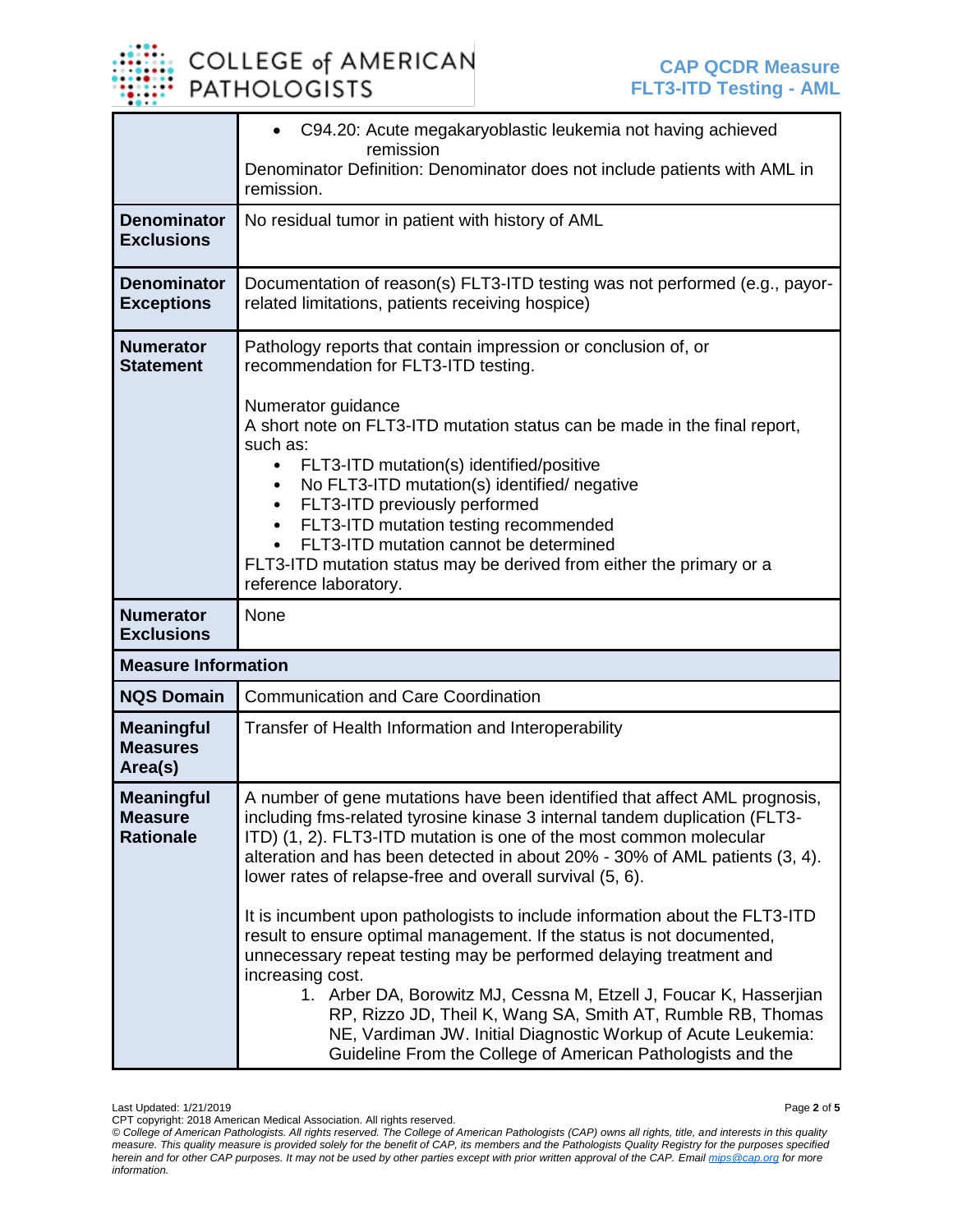## COLLEGE of AMERICAN **PATHOLOGISTS**

|                                                                   | American Society of Hematology. Arch Pathol Lab Med. 2017.<br>Oct; 141(10): 1342-1393.<br>2. Kottaridis PD, Gale RE, Frew ME, Harrison G, Langabeer SE,<br>Belton AA, et al. The presence of a FLT3 internal tandem<br>duplication in patients with acute myeloid leukemia (AML) adds<br>important prognostic information to cytogenetic risk group and<br>response to the first cycle of chemotherapy: analysis of 854<br>patients from the United Kingdom Medical Research Council AML<br>10 and 12 trials. Blood. 2001 Sep 15;98(6):1752-9.<br>3. Gilliland DG, Griffin JD. The roles of FLT3 in hematopoiesis and<br>leukemia. Blood. 2002;100:1532-1542.<br>4. Estey E, Döhner H. Acute myeloid leukaemia. Lancet. 2006<br>Nov25;368(9550):1894-907.<br>5. Port M, Böttcher M, Thol F, Ganser A, Schlenk R, Wasem J, et al.<br>Prognostic significance of FLT3 internal tandem duplication,<br>nucleophosmin 1, and CEBPA gene mutations for acute myeloid<br>leukemia patients with normal karyotype and younger than 60<br>years: a systematic review and meta-analysis. Ann Hematol. 2014<br>Aug;93(8):1279-86.<br>6. Schlenk RF, Döhner K, Krauter J, Fröhling S, Corbacioglu A,<br>Bullinger L, et al. Habdank M, Späth D, Morgan M, Benner A,<br>Schlegelberger B, Heil G, Ganser A, Döhner H; German-Austrian<br>Acute Myeloid Leukemia Study Group. Mutations and treatment<br>outcome in cytogenetically normal acute myeloid leukemia. N Engl<br>J Med.2008 May 1;358(18):1909-18. |
|-------------------------------------------------------------------|---------------------------------------------------------------------------------------------------------------------------------------------------------------------------------------------------------------------------------------------------------------------------------------------------------------------------------------------------------------------------------------------------------------------------------------------------------------------------------------------------------------------------------------------------------------------------------------------------------------------------------------------------------------------------------------------------------------------------------------------------------------------------------------------------------------------------------------------------------------------------------------------------------------------------------------------------------------------------------------------------------------------------------------------------------------------------------------------------------------------------------------------------------------------------------------------------------------------------------------------------------------------------------------------------------------------------------------------------------------------------------------------------------------------------------------------------------------------------------------------------|
| <b>Measure</b><br><b>Type</b>                                     | Process                                                                                                                                                                                                                                                                                                                                                                                                                                                                                                                                                                                                                                                                                                                                                                                                                                                                                                                                                                                                                                                                                                                                                                                                                                                                                                                                                                                                                                                                                           |
| <b>Data Source</b>                                                | Laboratory Information Systems; pathology reports                                                                                                                                                                                                                                                                                                                                                                                                                                                                                                                                                                                                                                                                                                                                                                                                                                                                                                                                                                                                                                                                                                                                                                                                                                                                                                                                                                                                                                                 |
| <b>Summary of</b><br><b>Performance</b><br>Gap<br><b>Evidence</b> | Acute myeloid leukemia (AML) accounts for approximately 20,000 new cases<br>and more than 10,000 deaths annually in the US (1). A number of gene<br>mutations have been identified that affect AML prognosis, including fms-<br>related tyrosine kinase 3 internal tandem duplication (FLT3-ITD) (2, 3). FLT3-<br>ITD mutation is one of the most common molecular alteration and has been<br>detected in about 20% - 30% of AML patients (4, 5). lower rates of relapse-<br>free and overall survival (6, 7).<br>It is incumbent upon pathologists to include information about the FLT3-ITD<br>result to ensure optimal management. If the status is not documented,<br>unnecessary repeat testing may be performed delaying treatment and<br>increasing cost.<br>1. American Cancer Society. Cancer facts & figures 2018. Atlanta:<br>American Cancer Society, 2018.<br>2. Arber DA, Borowitz MJ, Cessna M, Etzell J, Foucar K, Hasserjian RP,<br>Rizzo JD, Theil K, Wang SA, Smith AT, Rumble RB, Thomas NE,<br>Vardiman JW. Initial Diagnostic Workup of Acute Leukemia: Guideline<br>From the College of American Pathologists and the American Society<br>of Hematology. Arch Pathol Lab Med. 2017. Oct;141(10):1342-1393.                                                                                                                                                                                                                                                                 |

CPT copyright: 2018 American Medical Association. All rights reserved. *© College of American Pathologists. All rights reserved. The College of American Pathologists (CAP) owns all rights, title, and interests in this quality measure. This quality measure is provided solely for the benefit of CAP, its members and the Pathologists Quality Registry for the purposes specified herein and for other CAP purposes. It may not be used by other parties except with prior written approval of the CAP. Emai[l mips@cap.org](mailto:mips@cap.org) for more information.*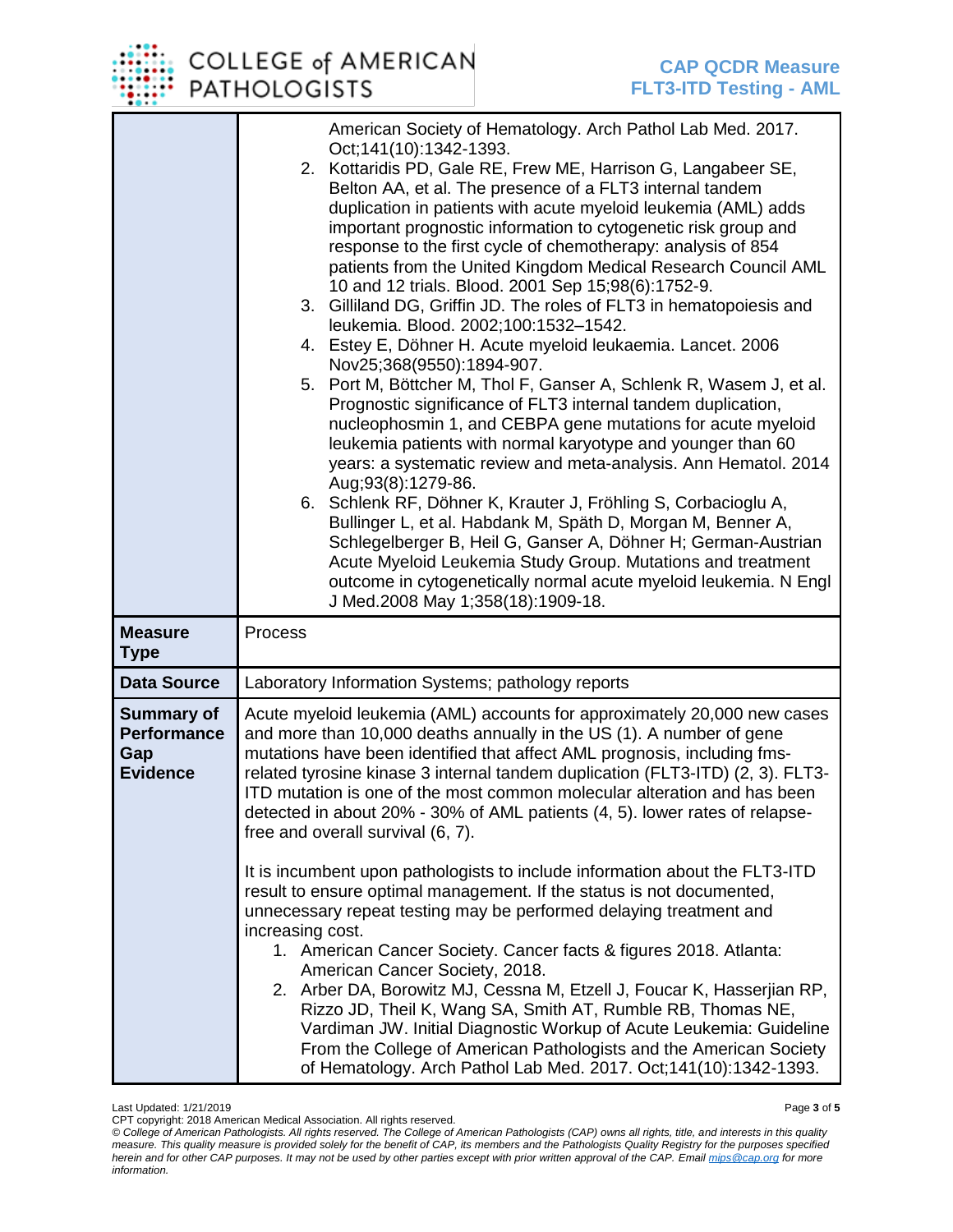# **COLLEGE of AMERICAN PATHOLOGISTS**

|                                                                                                       | 3. Kottaridis PD, Gale RE, Frew ME, Harrison G, Langabeer SE, Belton<br>AA, et al. The presence of a FLT3 internal tandem duplication in<br>patients with acute myeloid leukemia (AML) adds important prognostic<br>information to cytogenetic risk group and response to the first cycle of<br>chemotherapy: analysis of 854 patients from the United Kingdom<br>Medical Research Council AML 10 and 12 trials. Blood. 2001 Sep<br>15;98(6):1752-9.<br>4. Gilliland DG, Griffin JD. The roles of FLT3 in hematopoiesis and<br>leukemia. Blood. 2002;100:1532-1542.<br>5. Estey E, Döhner H. Acute myeloid leukaemia. Lancet. 2006<br>Nov25;368(9550):1894-907.<br>6. Port M, Böttcher M, Thol F, Ganser A, Schlenk R, Wasem J, et al.<br>Prognostic significance of FLT3 internal tandem duplication,<br>nucleophosmin 1, and CEBPA gene mutations for acute myeloid<br>leukemia patients with normal karyotype and younger than 60 years: a<br>systematic review and meta-analysis. Ann Hematol. 2014<br>Aug;93(8):1279-86.<br>7. Schlenk RF, Döhner K, Krauter J, Fröhling S, Corbacioglu A, Bullinger<br>L, et al. Habdank M, Späth D, Morgan M, Benner A, Schlegelberger<br>B, Heil G, Ganser A, Döhner H; German-Austrian Acute Myeloid<br>Leukemia Study Group. Mutations and treatment outcome in<br>cytogenetically normal acute myeloid leukemia. N Engl J Med.2008 |  |
|-------------------------------------------------------------------------------------------------------|-------------------------------------------------------------------------------------------------------------------------------------------------------------------------------------------------------------------------------------------------------------------------------------------------------------------------------------------------------------------------------------------------------------------------------------------------------------------------------------------------------------------------------------------------------------------------------------------------------------------------------------------------------------------------------------------------------------------------------------------------------------------------------------------------------------------------------------------------------------------------------------------------------------------------------------------------------------------------------------------------------------------------------------------------------------------------------------------------------------------------------------------------------------------------------------------------------------------------------------------------------------------------------------------------------------------------------------------------------------------------------|--|
| <b>Measure</b>                                                                                        | May 1;358(18):1909-18.<br>College of American Pathologists                                                                                                                                                                                                                                                                                                                                                                                                                                                                                                                                                                                                                                                                                                                                                                                                                                                                                                                                                                                                                                                                                                                                                                                                                                                                                                                    |  |
| <b>Owner</b>                                                                                          |                                                                                                                                                                                                                                                                                                                                                                                                                                                                                                                                                                                                                                                                                                                                                                                                                                                                                                                                                                                                                                                                                                                                                                                                                                                                                                                                                                               |  |
| <b>NQF ID</b>                                                                                         | N/A                                                                                                                                                                                                                                                                                                                                                                                                                                                                                                                                                                                                                                                                                                                                                                                                                                                                                                                                                                                                                                                                                                                                                                                                                                                                                                                                                                           |  |
| <b>Number of</b><br><b>Performance</b><br><b>Rates</b>                                                | 1                                                                                                                                                                                                                                                                                                                                                                                                                                                                                                                                                                                                                                                                                                                                                                                                                                                                                                                                                                                                                                                                                                                                                                                                                                                                                                                                                                             |  |
| <b>Overall</b><br><b>Performance</b><br>Rate                                                          | 1st Performance Rate                                                                                                                                                                                                                                                                                                                                                                                                                                                                                                                                                                                                                                                                                                                                                                                                                                                                                                                                                                                                                                                                                                                                                                                                                                                                                                                                                          |  |
| <b>High-priority</b>                                                                                  | Yes                                                                                                                                                                                                                                                                                                                                                                                                                                                                                                                                                                                                                                                                                                                                                                                                                                                                                                                                                                                                                                                                                                                                                                                                                                                                                                                                                                           |  |
| Improvement<br><b>Notation</b>                                                                        | <b>Inverse Measure: No</b><br>Proportional Measure: Yes (Higher score indicates better quality)<br>Continuous Variable Measure: No<br>Ratio Measure: No<br>Risk-adjusted: No                                                                                                                                                                                                                                                                                                                                                                                                                                                                                                                                                                                                                                                                                                                                                                                                                                                                                                                                                                                                                                                                                                                                                                                                  |  |
| <b>Specialty</b>                                                                                      | Pathology                                                                                                                                                                                                                                                                                                                                                                                                                                                                                                                                                                                                                                                                                                                                                                                                                                                                                                                                                                                                                                                                                                                                                                                                                                                                                                                                                                     |  |
| <b>Current</b><br><b>Clinical</b><br><b>Guideline the</b><br><b>Measure is</b><br><b>Derived From</b> | For pediatric and adult patients with suspected or confirmed acute myeloid<br>leukemia (AML) of any type, the pathologist or treating clinician should<br>ensure that testing for FLT3-ITD is performed (Strong Recommendation)<br>1. Arber DA, Borowitz MJ, Cessna M, Etzell J, Foucar K, Hasserjian RP,<br>Rizzo JD, Theil K, Wang SA, Smith AT, Rumble RB, Thomas NE,                                                                                                                                                                                                                                                                                                                                                                                                                                                                                                                                                                                                                                                                                                                                                                                                                                                                                                                                                                                                      |  |

Last Updated: 1/21/2019 Page **4** of **5**

CPT copyright: 2018 American Medical Association. All rights reserved.

*© College of American Pathologists. All rights reserved. The College of American Pathologists (CAP) owns all rights, title, and interests in this quality measure. This quality measure is provided solely for the benefit of CAP, its members and the Pathologists Quality Registry for the purposes specified herein and for other CAP purposes. It may not be used by other parties except with prior written approval of the CAP. Emai[l mips@cap.org](mailto:mips@cap.org) for more information.*